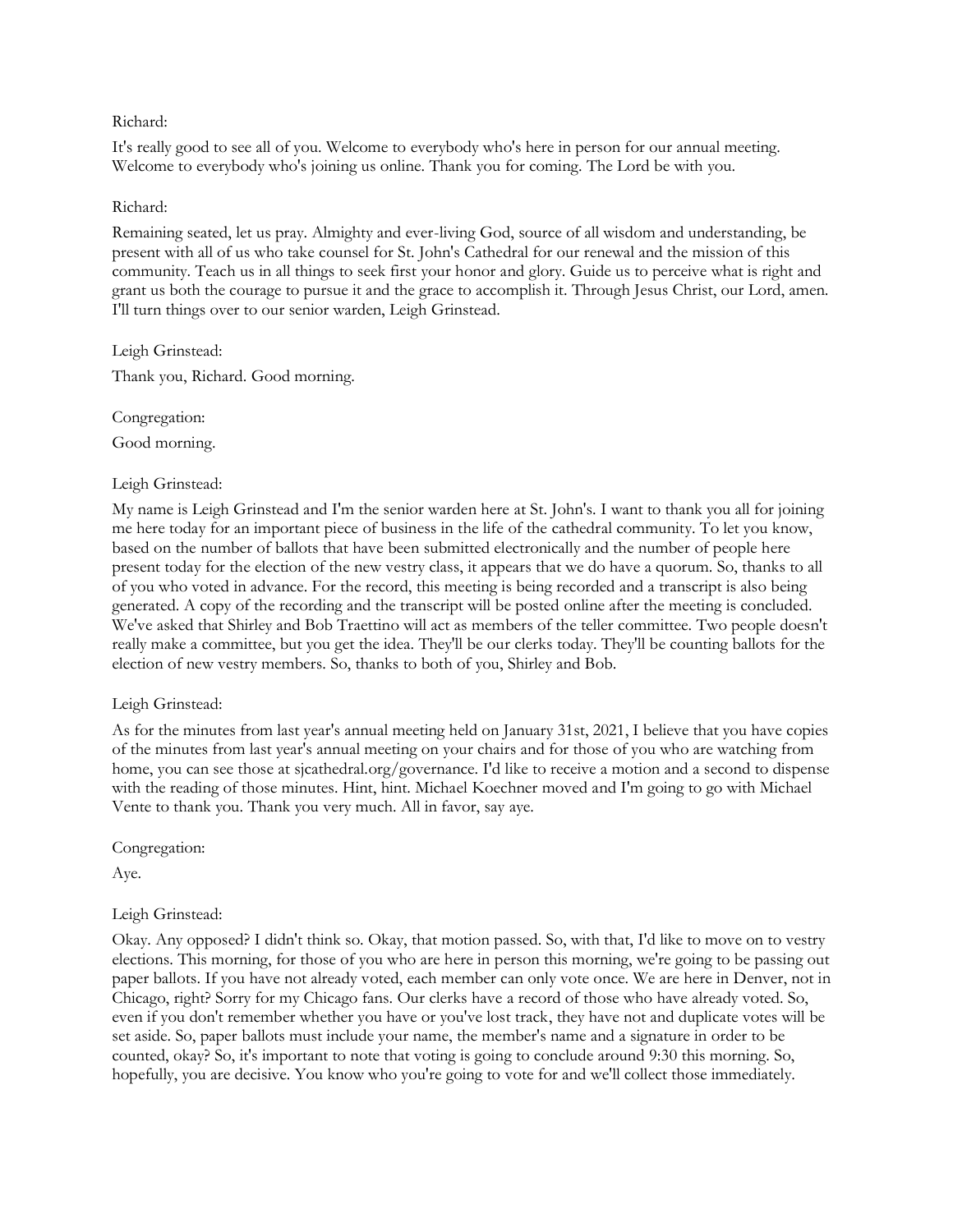### Leigh Grinstead:

I'd like to thank all the nominees for their willingness to stand in the vestry election this year: Stefan Burris, Kate Gojkovich, Bradley Jackson, Jenipher Jones, and Helen Richards. Thank you all. I also want to thank the outgoing vestry class for their time and commitment and in another year where we've really faced some deep societal divisions and challenges. Their continued commitment and faith to this community is amazing. Helen Richards, Meg Parish, Elizabeth Drummond, and Jennifer Allen. I'd also like to thank Robin Paulson for her work as clerk and Angie Thomson who left to pursue a calling to attend law school midway through her term. All of them cared deeply for this place and we could not do the work that we've been able to do over the past several years without their passion and dedication, the dedication of people like these. They're really incredible leaders, all of them, and I want to thank them from the bottom of my heart.

# Leigh Grinstead:

I also want to recognize the rest of the vestry who've served with me over this past year. As I said last year and I'm going to say it again with really they've served with patience and kindness, creativity and strength, but the strength of this body and the faith of this body is truly inspiring. If you are unsure of who serves on the vestry, please remember we're your elected representatives and you can put faces to names if you visit our website, sjcathedral.org/vestry. On Sundays, you can also identify us by our name tags, which I will put on before I come back up again next. They're little red and white ones and please don't hesitate to reach out and let us know if there's something that you think we need to know or any areas of concern, and with that, I'm going to turn it over to Dr. Boney for a hymn. So, thank you and I'll see you again in a minute.

Dr. Boney:

(singing).

## Katie Pearson:

Pastoral care has continued through this pandemic time with all of our pastoral ministries remaining vibrantly active, folks writing cards and letters, the care advisory board that deals with some more practical matters, our daughters of the king who hold us all in prayer daily, eucharistic and pastoral visitors going to hospitals and homes. Our spiritual directors who give of their time and meet with so many of our parishioners in a generous way being a spiritual companion and the Stargazers Widows group has continued as well. One of the ways we've tried to expand pastoral care during the pandemic has been by enlisting parishioners to call on others in our community. This was incredibly important in the early days when we were trying to live stream services on a phone and we weren't meeting in person at all.

# Katie Pearson:

The first one happened in June of 2020. The second happened right before Christmas in 2020, and finally, we were thrilled to be able to have a calling campaign, which we were calling Stewardship of Relationship, this fall to announce we were finally coming back into the nave. These calls have all been incredibly important to our community and to remaining connected. Some of the details of the call this fall, you can see specific numbers in your booklet, but just an overview. We had 44 callers who volunteered and some called as few as five and some called over 20 folks and they called over 500 households, and we had to figure out where do we get those names of the people who are really plugged in and so we used the pledging, the folks who had pledged in the previous year. This was not a call campaign about pledging. However, we were very clear about that.

# Katie Pearson:

We all know that we have to put out information in lots of ways for it to be heard. So, clearly, the voice announcements on Sundays and social media are not enough, so we called you to say please come home, come back. The nave is open. Some of the other priorities of this call just as in the previous call campaigns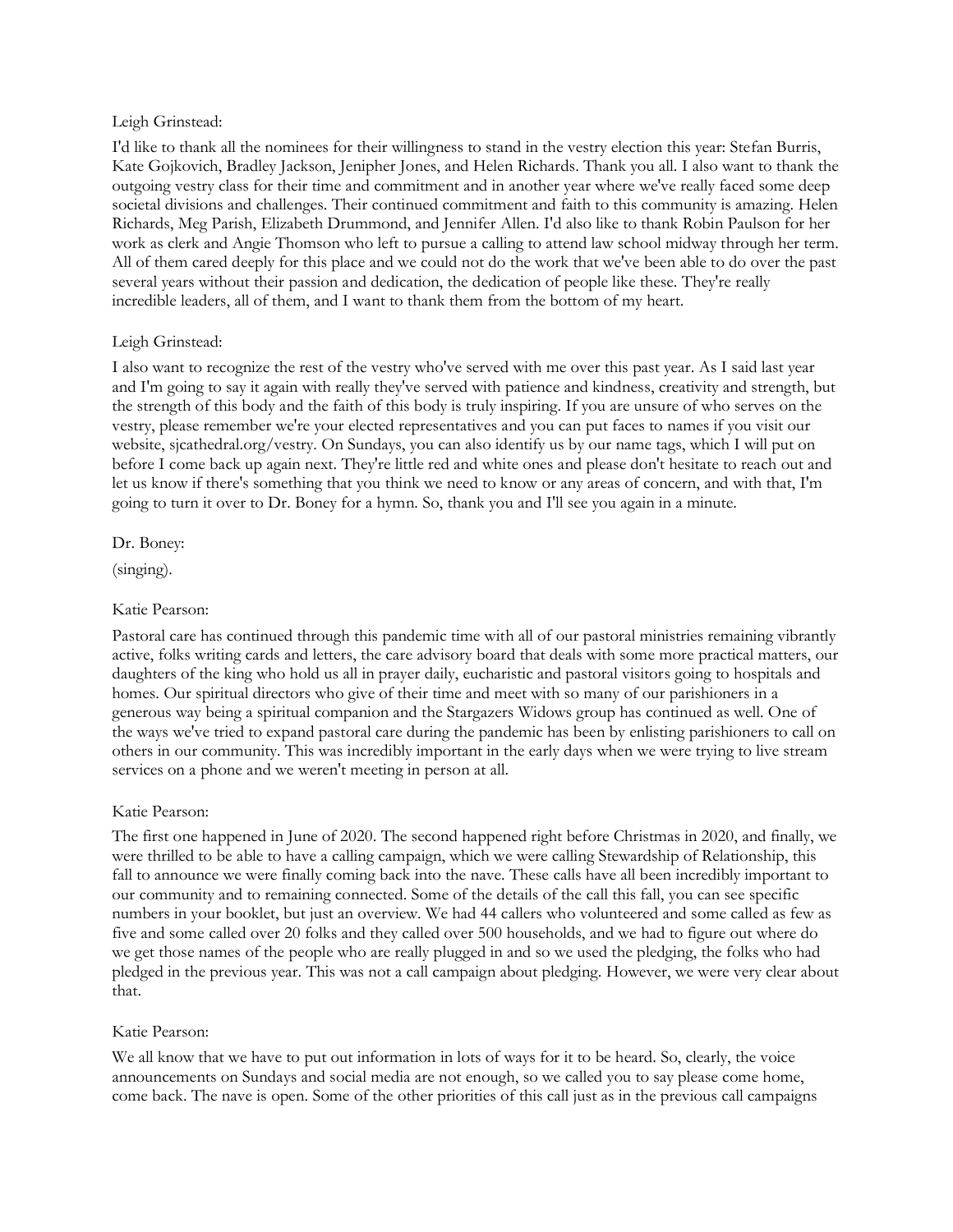was simply to ask folks how they were doing. How are you holding up? What's changed in your life? How can we be present to you holding you in prayer? Can a member of the staff or clergy call you? Everyone who asked for a follow-up was contacted in short time. We also checked to make sure that folks were staying connected to St. John's through all of those ways I just mentioned in addition to do you know we're streaming all of these services? I would have thought all of you knew.

## Katie Pearson:

I'll just say at least one person didn't know and they were thrilled, and also to remind people that we also have small groups that have continued through this time. Another important aspect of this call and of all previous calls was to make sure that we have your most accurate information. I am thrilled to tell you the first call campaign in June of 2020, we received, and I am not exaggerating though I'm prone to thousands of pieces of information that needed to be updated in our database, thousands. The second round of calls, there were far fewer, still a lot, maybe hundreds. This call campaign, 37. So, we are making serious progress. Lots of you have retired, lots of you have moved. We've gotten rid of old phone numbers because you don't use landlines anymore, all sorts of things, but that alone is incredible and please don't make us chase you down for your new information. If any of those things happen, you retire, you move, you get rid of your landline, call us. Tell us.

### Katie Pearson:

And while it wasn't the purpose of the calls, our folks were prepared to answer questions. Can you imagine what they might have been about? Chairs. The move to print fewer leaflets and the need to mask in the building and some of you actually asked about pledging. We did not start that conversation, but you did thankfully. The response from folks was overwhelmingly positive. Streaming has been a game changer for so many of our people. You can now worship from anywhere. If you move across the country, we know Broderick's mother is a faithful watcher. If you are sick or you are on vacation, you can join us and we have so many people who found us online during the last 22 months and are joining us. I have several in my catechumen class right now. It's incredible and I'm glad to report that this unimagined benefit of a pandemic is not going away.

# Katie Pearson:

I want to extend a huge thank you to Christina Rutland for her assistance in this project. As you can imagine, it is not simple and all of the callers have our deepest gratitude for their time and faithfulness to this community. Thank you.

# Broderick Greer:

Good morning. Jaroslav Pelikan, the church and Credo historian has said that tradition is the living faith of the dead. Traditionalism is the dead faith of the living. That one line is a succinct way of describing Saint John's 20s and 30s community. Over the past four years, a monthly rhythm or tradition of brunch and a theology podcast has developed. On some occasions, 10 people are present. On others, around 30. That is tradition. Traditionalism is being faced with the reality of not being able to safely gather in person for some time in 2020 and '21 and never amending that rhythm. From August 2020 through April of 2021, we held our first ever digital bible study that began with a wellness check-in and continued with group discussion of Revelation, a fitting biblical book for the present moment.

#### Speaker 6:

Traditionalism in that time would have also been continuing with the model I had employed since arriving here in 2017, a top-down form of programming that is primarily shaped around a charismatic staff member with no lay-led input, planning or vision. Thanks to the addition of Christina Rutland, to our young adult ministry team, the gracious creativity of Leigh Horton, Kate Gojkovich, and Scott Dykstra. Our model has thankfully shifted to one that will long outlast any one person's enthusiasm and charisma. Over the course of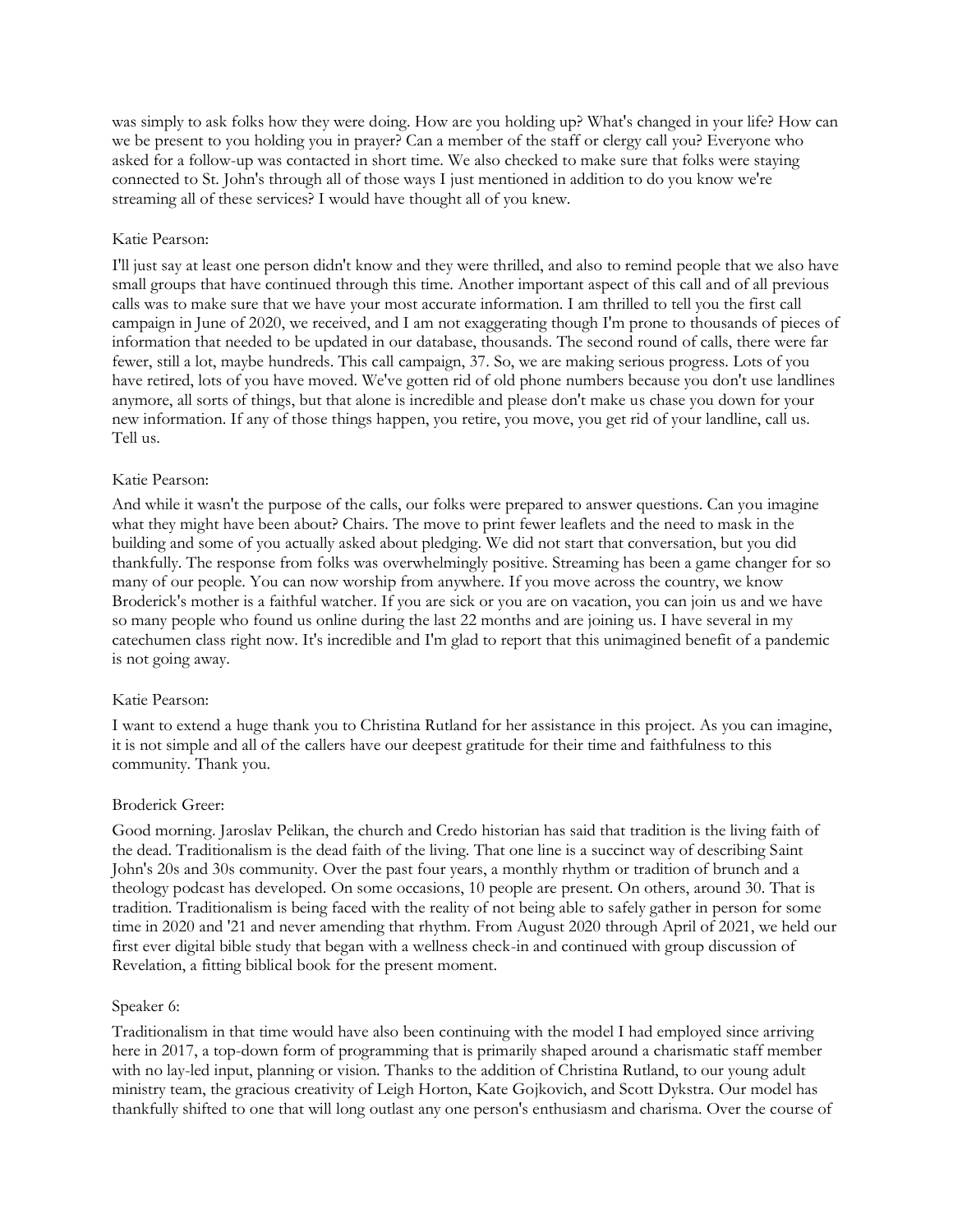pastoring and partnering in service with young adults at St. John's, I have learned invaluable lessons that gathering people around tables is not just something that Jesus did. It is something the church at its best does too, a tradition worth keeping.

## Richard:

Before I introduce Christina Rutland, Evans Ousley and Audrey asked me to say if you have not yet voted, this is your last call. Please pay attention to Bob Traettino or Georgie Brooks-Myrtle and give them your ballot as they finalize the vote. I do want to introduce one person today. You know everyone who's speaking, but I do want to introduce Christina Rutland for one reason and that is Christina is going to seminary, which is wonderful. So, congratulations to her. Christina is at the midpoint of her fourth year with us here at Saint John's Cathedral and many of you know this, but not all of you do. Our youth group has grown numerically and spiritually. They've grown in terms of numbers and they've really grown in terms of depth and Christ, the kinds of conversations they have, the trust they have with one another, and the trust they put in Christina, and ultimately, we believe in Christ and in the Spirit. Christina has done an amazing job.

### Richard:

We do not look forward to her leaving the staff this summer, but we do want you to know that you can wish her congratulations. We're very proud of her. That also means in a month or so, we'll post a new job description for the youth minister and undertake a search that God-willing will lead to another wonderful youth minister who will begin with us this summer. Christina, welcome, and a warm welcome as well to Elizabeth Williams who's a graduating senior and a very active member of our youth group.

### Christina Rutland:

Thank you, Richard. Can you all hear me? Great. So, thank you so much, Richard. I have a chance to share my gratitude of being here, but this morning, I only have five minutes, so we're going to focus on the past 20 months in youth group during the pandemic. So, as Richard said, my name is Christina Rutland and I'm the youth minister here at Saint John's. This morning, an active youth member and I, Elizabeth Williams, will discuss how youth programming has gone during the pandemic. Since March 2020, we have experienced an increase in numbers and more importantly great engagement in our programs. Youth volunteers and I delivered care packages, held youth group on Zoom, walked and talked in parks with youth, and explored where God was in this pandemic, giving us the space to express what we were feeling.

#### Christina Rutland:

After the death of George Floyd, our high school youth group dove into an Episcopal curriculum called Dismantling Racism along with the youth group at St. Barnabas down the street, where we discussed how we as Christians should respond to systemic racism in our country. I'm excited for Elizabeth to tell you more about her experience in youth group. I've loved getting to know her these past few years. She's really grown into someone who readily expresses her perspective. She's a great example to our younger youth and she has a very deep faith. So, Elizabeth.

#### Elizabeth WIlliams:

Hi. My name is Elizabeth Williams. Just a little bit about me. I'm a senior at Cherry Creek High School and my family has been attending Saint John's for about 11 years.

#### Christina Rutland:

So, Elizabeth, what has been meaningful to you about youth group over the past 20 months?

#### Elizabeth WIlliams: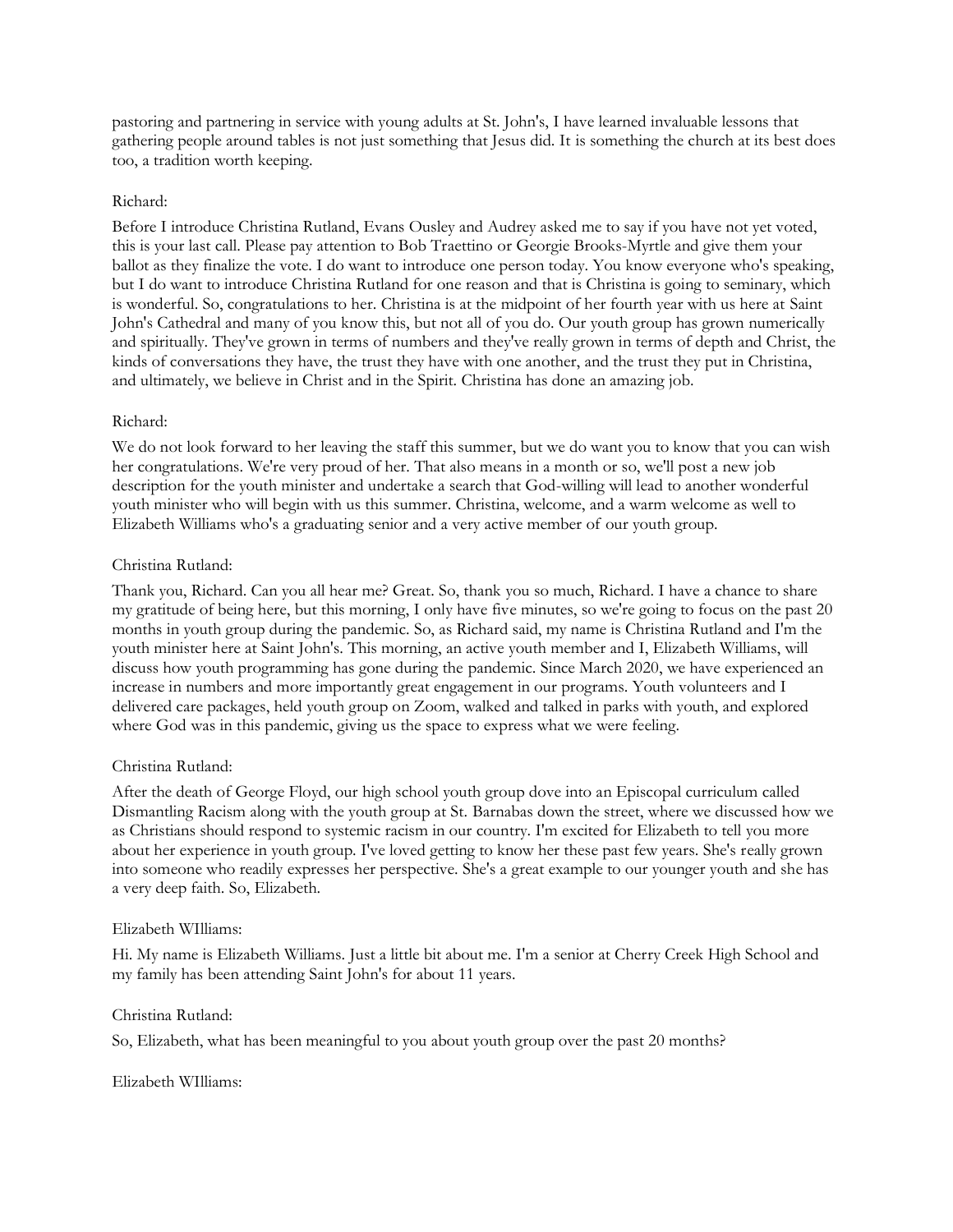So, as you said earlier, we've had a big increase in involvement despite youth group going remote. So, of course, that was very positive. The collective improvement and engagement encouraged everyone to just want to participate more. So, we had much deeper conversations and this got into not just daily lives, but also connecting our stories to deeper messages. It wasn't just the high schoolers working hard at developing this community though. It was also all the youth leaders. They all shared their experiences with us, helped teach concepts in a way that we could understand and relate to, and they were always part of the conversation. For example, one lesson once included everyone jotting down ideas, describing how God was present in our lives in three different ways, and we also watched this Michael Curry sermon to learn more about this topic we were learning about in the Bible, and so all the leaders participated in the brainstorming part and also the discussion of the video. So, that just helped encourage conversation.

### Christina Rutland:

So, where have you experienced God and sharing your story within deeper conversations, specifically in our conversations about racial justice during Dismantling Racism and Mental Health?

#### Elizabeth WIlliams:

So, for me, I experienced God most when I could feel myself and the group growing. Our growth was mostly about gaining understanding and sometimes the growth would feel good because we were just feeling more solid in understanding ourselves and the world around us, but sometimes the growth was a feeling the sense of conflict from an injustice we were learning about and we realized we wouldn't end the conversation in complete comfort, but either way, no matter what type of growth was happening, we were all honest with each other and always shared how things felt. So, this vulnerability and everything that we learned made us all feel close to God because it built community and trust. With mental health learning, we learned how to view all challenges with more validity and grace and with dismantling racism, we learned how not to ignore reality or injustices and embrace and discuss difficult history and current events, and all of these skills are very challenging, but in learning them, we all bonded as a community so we had a great outcome overall.

#### Christina Rutland:

Thank you so much, Elizabeth, for sharing. Our high school youth group had an incredible experience last year in the fall of 2020 and spring of 2021, and our middle school youth group also had great engagement and numbers during that time. During this fall of 2021, we have seen our current ninth grade class shape the youth group community and it's really exciting to witness. Also, a new group of sixth graders started their journey in youth group this fall. Our middle schoolers are sweet, engaging, and brilliant, I think even challenge our high schoolers a little bit, and another thing about Elizabeth is she's a member of our youth ministry team where we discuss ways of how our youth program can continue to grow. While we've seen a lot of growth, there are ways that we can really strengthen the community as well. So, thank you to that youth ministry team, our youth volunteers, and youth and parents for your support and dedication.

#### Fran Trujillo:

Good morning. My name is Fran Trujillo and I coordinate the projects and the volunteers at the apartments and all the ways that Saint John's interacts with them. I'm here to give you a quick update. First of all, and you may not realize this. This is where they have been there for four years and we have been involved with them for that entire time. I would say the only time we weren't was the first month when they moved in and beyond that we have always been involved with them. There are 30 residents now of the original 53. However, the apartments are always full. Sadly, we lost nine residents who passed away over these four years and every time that has happened, there has been a memorial service held for each of those residents. Richard has officiated at several of them and so we continue that connection spiritually and in every other way.

#### Fran Trujillo: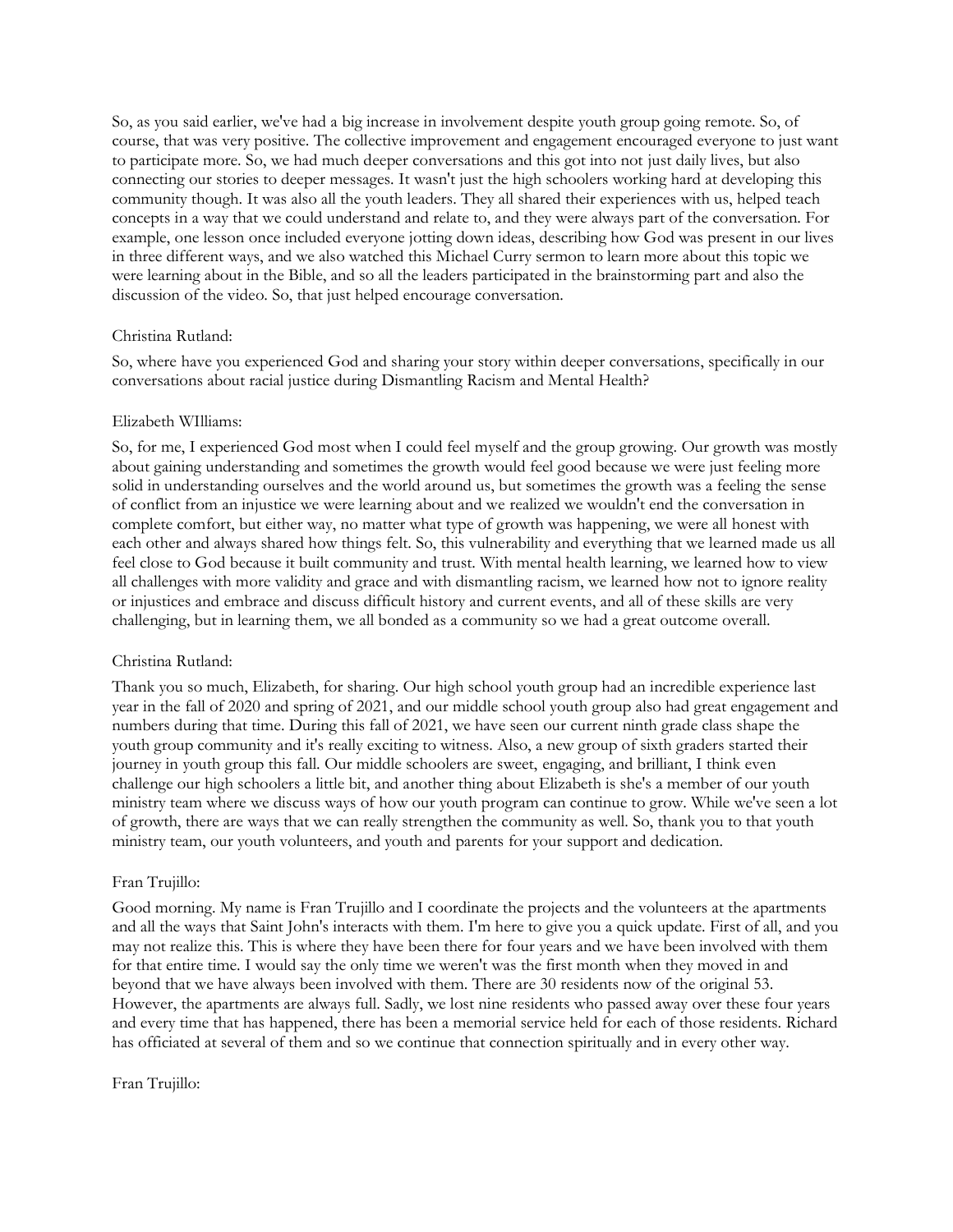Our purpose has always been to do things with the residents, not necessarily for the residents although there's a for aspect in everything we do. We have a team that does gardening with them with those beautiful rooftop gardens. We do a monthly meal just so that they can get together because that's a huge need that the residents have. We have a team that celebrates birthdays with them every six months, cake and ice cream and fun. We have a team that when COVID hasn't been around, we're able to take them in a van to Metro Caring and Walmart, and we have a team that works on workshops and interesting things that the residents might be involved in and help grow. We have a brand new project that will start this next month and one of the things that we've discovered that residents need most is the opportunity to get together and just talk. They live in their separate apartments and because of COVID, they have been locked down a lot over the past couple of years.

### Fran Trujillo:

So, one of the things that we're going to be doing and I'm pleased to say that Richard is going to be facilitating some of this is one Sunday, after church, every month, we're going to gather a few folks to go over and just sit down and chat. We'll take some food with us so that they have something to munch on while they're chatting, but it's just to chat. It's not anything beyond talking about what they're interested in. In these days, it happens to be playoff games with the NFL. So, it can be almost anything. I am so pleased and I want to make sure that I leave with one major, major thank you not only to the staff at the cathedral who are always so supportive, but to these amazing volunteers who absolutely never give up and even when they couldn't do anything during COVID, they were still interested in wanting to know about how the residents were doing. Thank you so much, volunteers.

#### Richard:

Before we continue, let's give Fran, Elizabeth, and Christina a round of applause. That was great. Thank you. Thanks. Wonderful. Thank you. So, I'm going to invite forward all of the people who've been involved in our HVAC project and who've had a hand in this project and we want to acknowledge them and we want to thank them and the first person I'm going to start with is Mike Baksa. Mike is a member of the cathedral, a great dad and works in the construction industry and Mike has just been instrumental in this project and I want you to know why. I want you to understand this. It's a great example of lay leadership. I could tell you a lot about the advice Mike has given us, but I want to give you one or two quick examples.

#### Richard:

Mike knew that the heat in here was failing, all the steam heat pipes below the floor, and he and I've been brainstorming about what to do and how to jump on that because that could be potentially a nightmare especially on Christmas Eve, and we'd been brainstorming about what to do, looking for a household to fund it, potentially, and I'll never forget this, and I have not told our architecture contractors this story, but it was shortly after COVID. So, it was probably summer of 2020, and you know what that felt like in the world, and Mike came to me and he said, "We got to do HVC right now. I'm going to tell you why." I was like, "What?" He said, "Right now." He said contractors were hungry right now. Everything's falling apart. If you move now, you're going to have great bids and you're going to get better pricing and I'm going to tell you. He said, "What's going to happen, once we hit the last quarter if not earlier of 2021, construction is going to explode and people aren't going to want this project and your pricing is going to go up dramatically. Now's the time."

#### Richard:

I said, "Mike, can we pray about this?" But that advice, if you just encapsulate... I mean, God is good. Mike was right. The timing couldn't have been better and we basically... I mean, there were one or two little headaches for the contractors, but we basically beat all the supply chain issues that y'all are now in the midst of, basically, with one gigantic exception, but we basically beat all that. I mean, I never would have known. The vestry would have never known. The finance committee never could have known. The treasurer couldn't. We would never have known. We don't have that expertise. That's lay leadership giving us advice, getting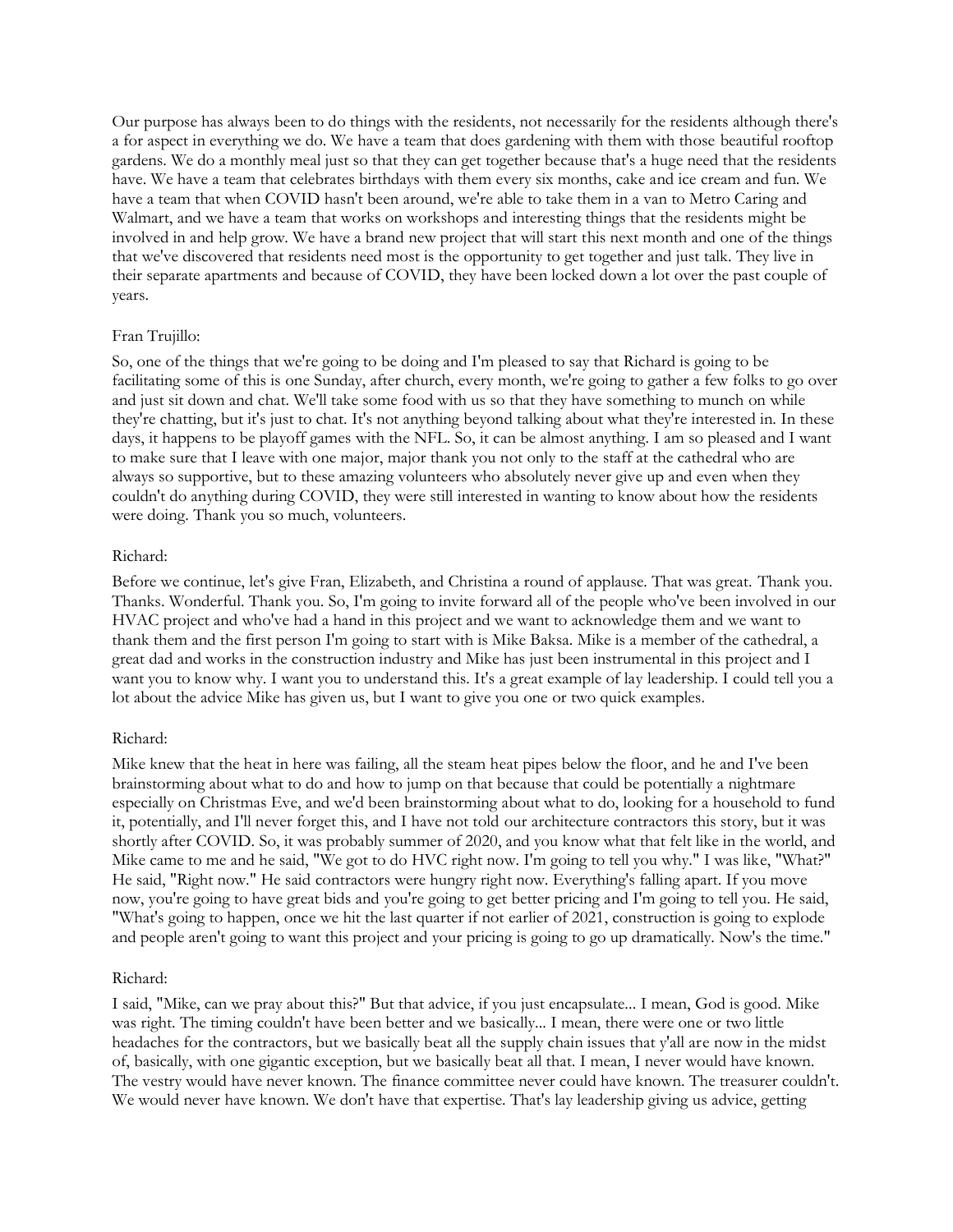their hands dirty at the right time. Mike, I'll never be able to thank you enough. Give him a round of applause.

### Richard:

It's an honor to be here with DZ and Greg Cooper who work for Fransen and Pittman. DZ wave to everybody if you don't mind. DZ was the superintendent for this project and I want to tell you this about this guy. He knows what he's doing. DZ and I have the exact same sense of humor. DZ and I just relate to one another and I've loved literally every second with you. I mean, your humor and just charisma on this project has meant the world to me. You and I've sometimes driven Audrey Chapman crazy a little bit, but I enjoyed that too. Really, you've just been a joy to work with, and Greg Cooper, I want to thank you for your integrity. You've known for us this was... You're not dealing with a bank on this thing. We're not even a school. This is a big deal for us and we had to get it right with no margin for error. You hired great people. You look us in the eye. You compromise when we need you to. I'm really, really grateful. Thank you. It's been a joy to work with Fransen and Pittman.

### Richard:

Leah Hanke and John McIntyre work at Tryba Architects just down the street for us. That firm has done great work here in Denver and in the whole state for a long, long time. They're devoted to this neighborhood. They're devoted to Denver even though they do a lot of new and really creative and mind-blowing projects that are new that their heart is in historic preservation. John and Leah love this place. They've been great to work with, and just one or two quick examples. They have just drawn beautiful things that look like they've always been here. This grill, I mean, if you notice it when you come up to communion, I mean just look. There's a grill on top of all that fretwork and it used to be Plexiglas that was reflective and looked like it was added in 1978 and now with that grill, which they took a stained glass window, a gothic window and turned it upside down and just pulled it in a little bit of an imaginative way, and it looks like it's always been there.

#### Richard:

Notice all the fretwork, the woodwork, all the mill work in the north ex when you're coming through, when we finish and they're almost done, and we'll have a date for you here soon, but when they finish, all the work in Dagwell, in the common room, and in the nursery. The nursery's getting first time ever HVAC system. The chapel, the sacristy, but notice I was in the common room this week and saw all the mill work that's in that matches all the mill work right there. That takes that same theme around the top of it. It looks like it's always been here. We're in your debt. We're grateful. We can't wait to work even more with you. Paul miles is our project coordinator. Paul is just amazing. It's one other thing Mike Baksa did. Mike Baksa said you've got to hire Paul Miles to run this thing and because we're in church, we try to be honest here.

#### Richard:

Greg you'll really appreciate this. Mike said he'll be mean to the contractor when you don't want to, and when somebody has to really come down hard, you need somebody. I know you, Richard. You're too much of a pastor. We need a project manager who's going to get on this and Paul's just been... I mean, just amazing. You too, like Greg, have known that for us this is a big deal. We don't do this very often and we had a wonderful gift that just means we had to get this right. You've got a great smile and you're a joy to work with. I've loved being with you and can't thank you enough, and then Audrey. Audrey's our director of operations and she's been here five years. I've been here almost five years. You ask before they leave, ask anybody on this team why things work well around here and it's Audrey Chapman. She's kept up with every one of them. I mean, she's kept up with every payment. She's kept up with every deadline. She's kept up with holding everybody to their word.

#### Richard: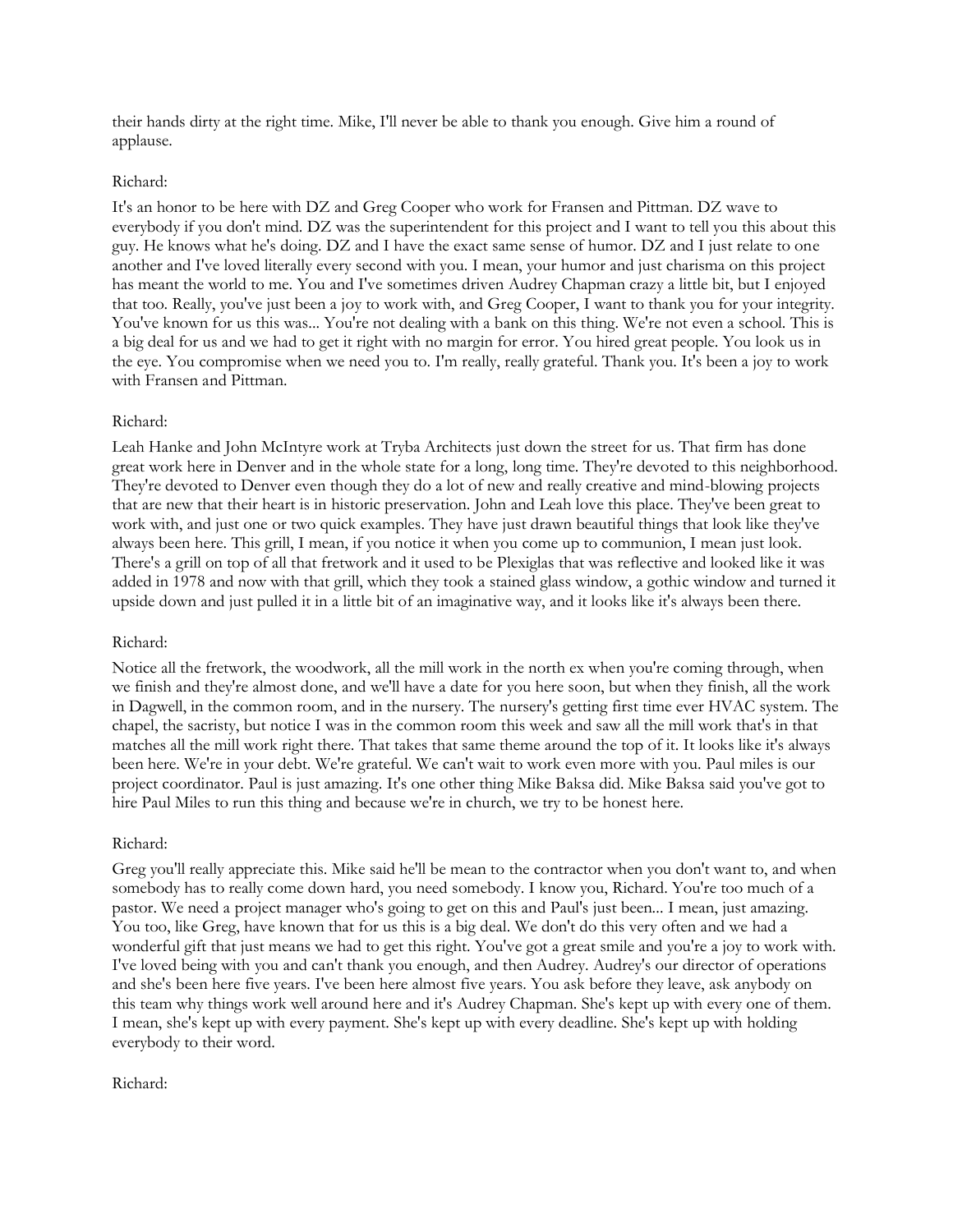I mean, Audrey, you've just gone above and beyond. It's truly one of the great honors in my life to work alongside you, but Audrey, Paul, John, Leah, Greg, DZ, Mike. From the bottom of my heart and on behalf of Saint John's Cathedral, thank you so much. Thank y'all. Thank you.

### Tom Barbour:

Good morning. My name is Tom Barbour and I'm humbled to serve as the treasurer of the cathedral and the chair of the finance committee, so I get to talk about everyone's favorite topic which is the finances from last year. So, the theme I wanted to put into this report is really around being intentional and by that, it means acting with purpose in mind, making regular conscious decisions towards a desired outcome, and last year we at Saint John's had the opportunity to act intentionally in many ways as challenges and opportunities provoked actions that required careful considerate collaboration and clear communication across the cathedral. Some of the noteworthy examples include on the bad side the erosion of revenues from the Kimberly across the street due to some aging in the building. On the positive side, some of our intentional things we do like rebalancing with regularity, our endowment, proved to work quite well for us.

### Tom Barbour:

Also, the construction around the cathedral and the way we had to use our space as you heard about through these and many more circumstances, we worked across the leadership teams to very intentionally try to guide to a sustainable healthy future of the cathedral. The operating budget is a very good marker of the health of the cathedral and when the Kimberly Apartments started to come offline due to some aging and issues with the apartments, it really provoked and ignited a major effort within the leadership teams to say we need to really jump into this. Many people jumped into action. Experts were brought in. Some of those people that jumped into action, and experts are in this room. So, you can probably try to look around and thank them for the things they've done and things that they will do.

### Tom Barbour:

On the expenses side of the ledger are our largest expense. Really in any organization is your human capital and salaries of the employees. The dean and his staff have really, really worked masterfully to carve out the operational roles. You heard about Audrey and everybody else to run as lean as possible and be able to go as small in staff and expense as possible, but it will demand more investment and personnel going forward for the cathedral to be healthy. In the case of both revenues and expenses, the congregation has intentionally contributed in major ways. Last year, our combined pledge plate revenues exceeded our budgetary planning and our heartfelt thanks goes to everyone for your generous financial support of the cathedral last year.

# Tom Barbour:

The generous contribution of time, this is really important and not always recognized through volunteerism, really helps augment the staff as well to help things run here at St. John's. One of the greatest examples of intentionality is also the donations that we get. 2021 saw major gifts that we saw about the HVAC project and also after three quarters of a century, we sold some mineral, and I say sold because this just came through a couple of days ago, some assets that we've had since 1948 that are going to give the cathedral the opportunity to really look for the highest and best use of these funds. On capital expenditures, our buildings and grounds is an ongoing endless project and last year through savings that we've had, we've been able to finance projects such as tree removal, evaluating an important leak above the organ. Security systems upgrades, AV optimizations, and stained glass evaluations just to name a few.

#### Tom Barbour:

Our reserves are healthy thanks to the vestry's voted emergency fund that we have and at all times, we keep three months of payroll for all of our staff in our checking account following best practice for small businesses. Now, everyone's favorite topic is always the audit and every year, the audit has a very similar report and it's always very healthy and we talk about deprecating some buildings, things that we do every year.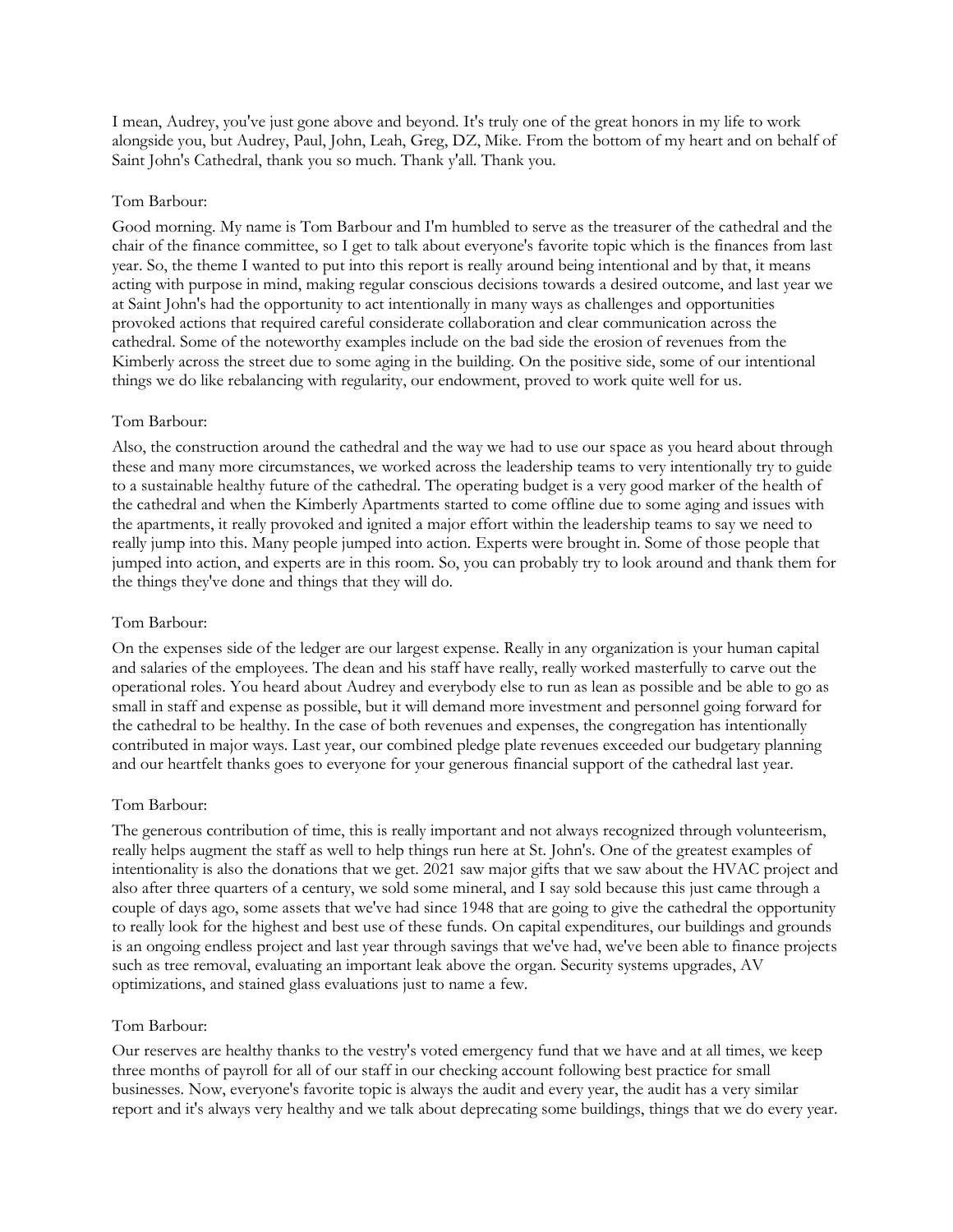This year, what I really want to do is highlight our accountant, Kris Jenkins. She's really the magic behind our audit along with Audrey and others, but she's a great Wisconsinite and an even better accountant and every year, our audit goes extremely well and our audit committee is led by Chuck Thompson, Jay Swope, and Tom Barrett, but this really, really shows every year how well this place is run.

### Tom Barbour:

So, looking back last year, we had a lot of opportunities to act very intentionally in some challenges and in some opportunities. In all cases, the intentional actions have moved us closer to a sustainable future and looking to next year, your congregation's generous pledges have helped us to balance the budget and actually add to our staff, which is a really, really important point. It's the intentional generosity in all of god's grace that fuels our future. Thanks be to God.

### Leigh Grinstead:

Thanks, Tom. Again, I'd like to thank everyone who's really been willing to stand for election and for anyone that when we find out the results who may not have been elected, as you know, there are many wonderful opportunities for service here and I know that we'll find other opportunities for you that will be right to get involved. I may be calling on you sooner rather than later and we don't have results yet, but they will be out in the next few hours, days, and you will hear very soon. Last year, I presented to you my remarks online and I was thrilled that we could do it, but I spoke to an empty cathedral space and I would say that it really broke something in my heart that day. I'm so happy to be here today and to see your faces and to be here with you, again, and to know that still more of you are at home and are joining us there.

# Leigh Grinstead:

Once again, I'm coming to you again during some rather unusual times. I had hoped and I know that many of you had hoped as well that this year, we would find the world calmer and maybe with the pandemic behind us rather than still our constant companion, but I know that over the past year, many of us have had to dig deeply to find reserves of grit and resilience that we didn't know we had. Despite all that darkness, I've also found that during this past year there have been many chances for hope and for honesty and healing, and I've found them here at Saint John's in this beautiful community and space. It's this community of people that I've turned to again and again and that have helped hold me together and brought me a sense of purpose and light in an otherwise tumultuous world. I'm so grateful to all of you, the parishioners, and the staff and the clergy and my fellow vestry members who really make this cathedral what it is today.

#### Leigh Grinstead:

I also really want to echo Tom Barbour's words and say that I too am so grateful to all of you that pledged this year. It's been an overwhelming show of faith and support and it will allow us to fulfill our mission, so thank you, thank you, thank you. The vestry is charged with the leadership and finances the buildings and grounds, and once again, I'm very happy to report that we are in overall healthy shape and it's for this very reason that we've chosen this time to assess and plan for the future. We know that one of our buildings, in particular the Kimberly apartments, as Tom mentioned, across the street is aging, and as it serves as low income housing rental units, we have a moral obligation to make sure that the structure is sound and well cared for. We've just finished a detailed architectural structural and systems assessment of the building and we know that soon the vestry will need to make some faithful decisions.

#### Leigh Grinstead:

Please be assured that we'll be thoughtful about our mission while balancing our hearts and minds. We'll be looking at our financial resources and carefully balancing the moral imperatives; we have to care for our tenants along with caring for the buildings and making sure that we don't invest too much money in antiquated systems that can't be salvaged. It was with this in mind that we decided to step back and put the Kimberly apartments in the larger context of our overall campus. As some of you may remember, in early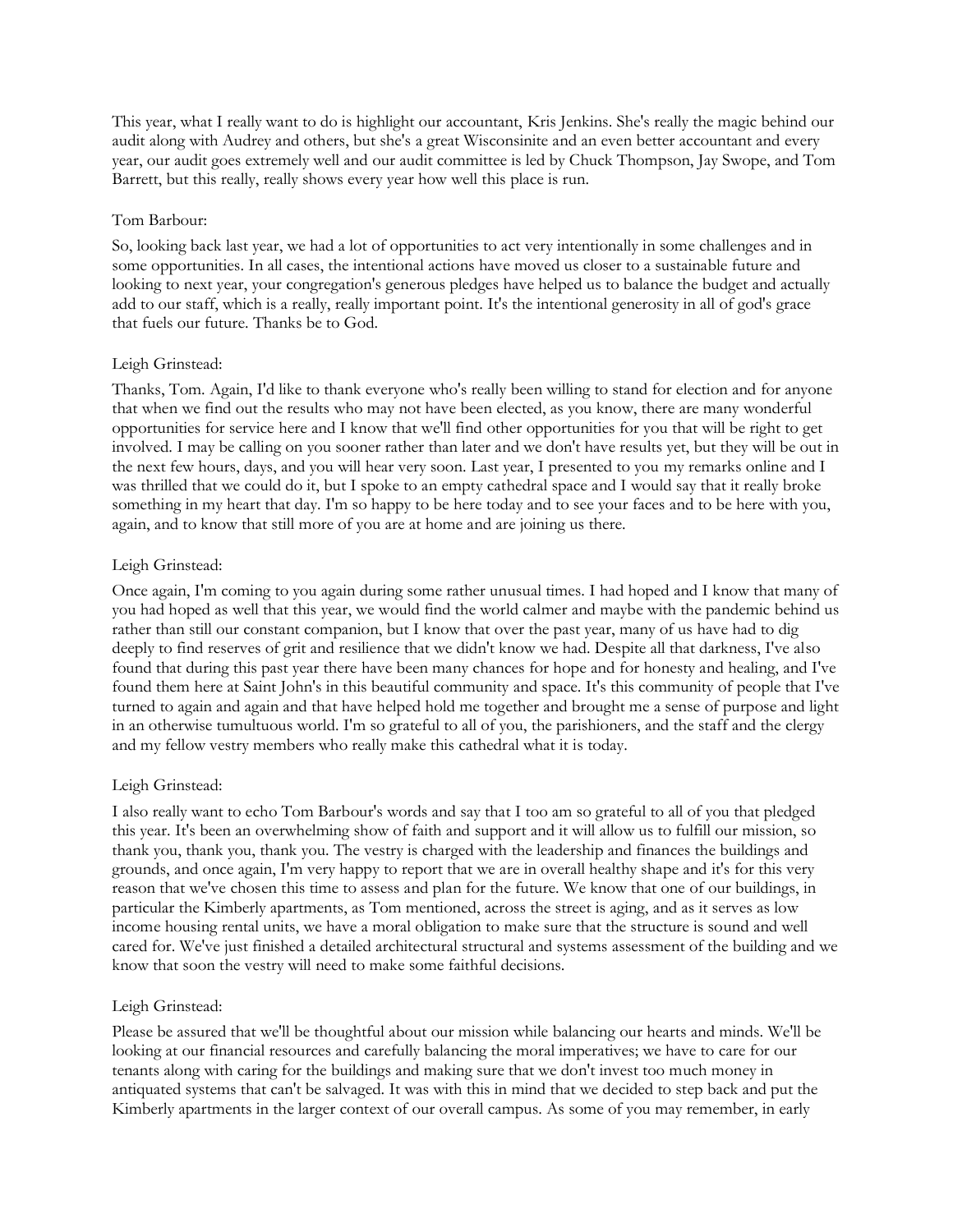December, I wrote in The Cathedral Voice about a new initiative, a campus of stewardship and revenue planning task force. This small group led by vestry member Jennifer Allen is charged with developing and refining goals an approach and a process for considering options related to all our spaces and buildings.

## Leigh Grinstead:

The primary focus of this task force is on stewardship and revenue-generating opportunities for long-term sustainability of the cathedral and its grounds, which basically stretch from Colfax to 13th. We're doing this now so we can confidently shepherd our resources and support our missional work. Those that started a church in Denver over a saloon... The first services were over a saloon. I don't know if you knew that or not, but remember that. Keep that in mind. They did that 162 years ago. They couldn't imagine what it would be like today and we're trying to plan and then act on what could be in 16 years 62 years and even what we could do to support those that come in 162 years.

### Leigh Grinstead:

For the past two months, this task force has been meeting with Tryba Architects who facilitated our discussions. Our conversations have been informed by past campus planning initiatives, including previous master plans, legal agreements, vision documents, reports and assessments so that we're not starting from scratch, but rather building on the foundation of what has come before. What we've uncovered is a really deep desire to do missional work to serve the needs of those in Capitol Hill and Denver at large to carefully steward our resources and create a sense of community. One of the things that the staff and clergy learned when the church was closed for services last year and there was an encampment of more than 100 people on the sidewalks surrounding the cathedral is that our neighborhood here in Capitol Hill has a variety of differing opinions and ideas about people experiencing homelessness, which is true of other areas around the city as well, and the country.

## Leigh Grinstead:

But we also learned that everyone, from people who live in the nearby apartments to business owners, to non-profits in the neighborhood, they're all very disconnected and very isolated from one another and the pandemic has just exacerbated this sense of isolation and disconnection. Long before the pandemic though, one of our parishioners rented an apartment in Capitol Hill and described that period of his life as being really quite lonely because the area didn't feel like a neighborhood. It didn't feel connected. Now, obviously, this anecdote is only one person's experience, but we believe it holds a grain of truth and that truth helped us start to think about how the cathedral's potential partners and our grounds could help better connect our neighbors with one another and with the place and the people of St. John's.

#### Leigh Grinstead:

We don't know exactly how to do this yet, but Tryba Architects is very interested in this idea of building connections with the neighborhood in a variety of ways and we are too. A summary of findings and a set of drawings to provide a base for project design development and budgeting purposes has just been created and will be posted on our website and passed out and available in paper form as well in the cathedral in the coming days. So, keep an eye out for information in The Voice and a link once it's available, and as always, email vestry@saint-johns.org if you have any questions.

#### Leigh Grinstead:

In addition to strengthening the fabric in our neighborhood and how we can further be of service to those in need, the task force realizes that we must maximize the use of the Robert's building for income potential during the week and provide project design options for adjacent parcels. We know we have to do this because the finance committee and the vestries spends many months each year reviewing a five-year plan and although the outcome has improved greatly in the last few years by a mix of expense cuts and growth in the endowment and an amazing growth in pledges as Tom mentioned, we still see projected deficits five years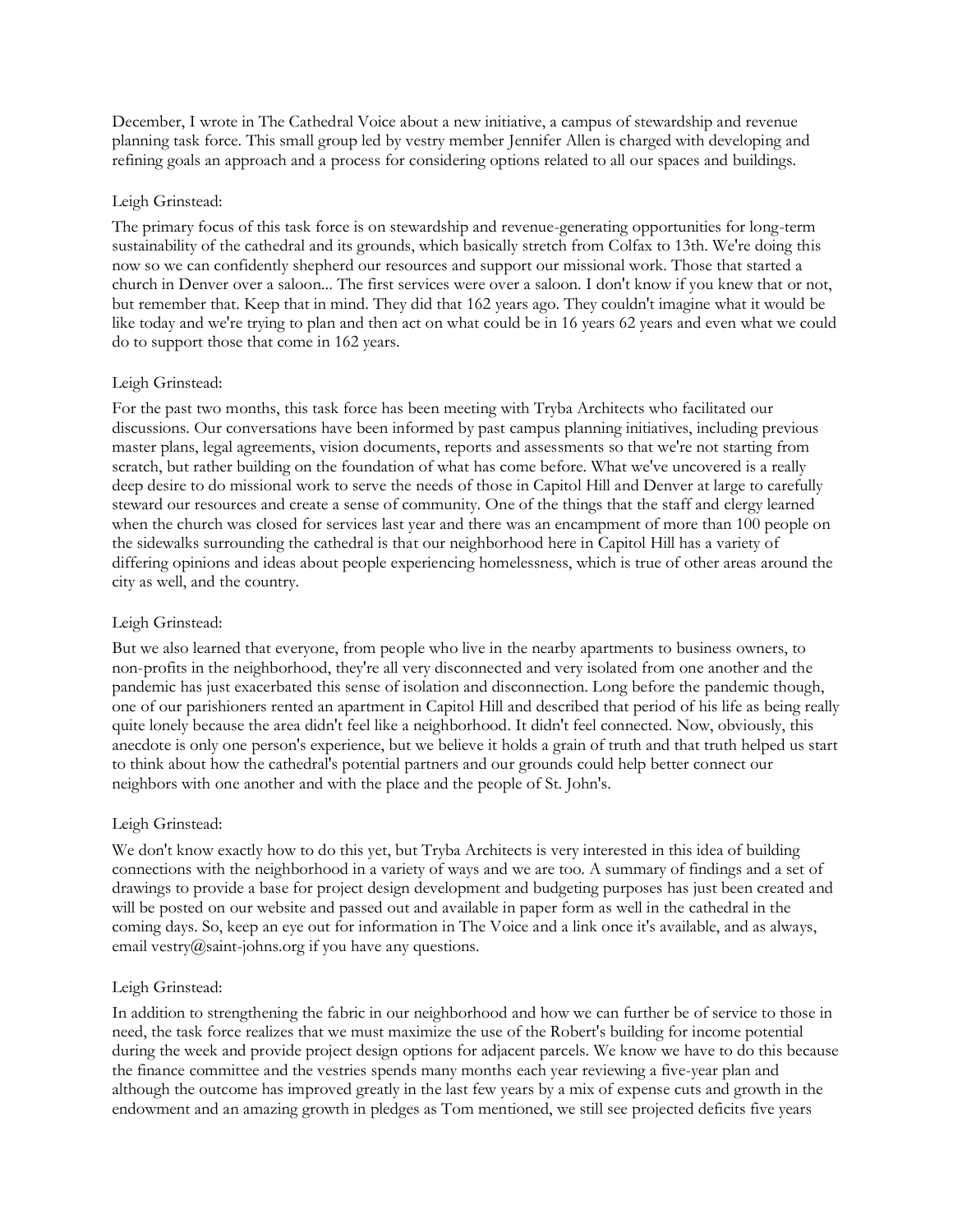out. So, we're looking at a balance of both short and long-term strategic moves that we will pursue in tandem to generate income streams to support the cathedral's work in the world.

#### Leigh Grinstead:

In the coming weeks and months, we'll be bringing key stakeholders together to provide feedback to the vestry. This is a cooperative and evolving process and you'll continue to hear more and be asked to comment as we move forward. Thank you for your time and your attention this morning. I look forward to working with all of you. May the peace of the Lord be always with you.

#### Congregation:

And also you.

#### Richard:

Thank you, Leigh. Thank you, Leigh and Tom and everyone who've made great reports. I just want to add just a few thanksgivings and note a few things from the reports in the packet and then we'll have about three or four or maybe five minutes to take questions from the floor or online. Evans Ousley will walk around with a microphone if anyone in here has a question. If you're watching online, and you have a question, please put it in the chat and it will get to me, but just a couple of things, a couple more thank yous and then a few things to note. We have a wonderful chancellor whose name is Larry Kueter. Larry succeeded Bob Bach, and I think Larry's in here. He's a longtime member of the parish, a former senior warden, a great soul and chancellor.

#### Richard:

We give him that title of chancellor because he's paid in the kingdom of heaven if you follow what I mean. So, the Episcopal church has this wonderful custom of giving you a fancy title as a way of saying thank you and this is so important, and in the communion of saints, you will be reimbursed. So, do know that Larry gives... All of this is pro bono, his work, and he does just a marvelous job. Every now and then what we need is his wisdom or perspective on something that's a little complex and you know how we've done all these the HVC project, fixing the leak with an engineer that has plagued this place for a long time. All of those projects and all of those people have contracts and Larry approves and edits all of those and gets them in the right shape so the cathedral is protected and we're all on the same page.

#### Richard:

So, just Larry, profound thanks. Also, remember, he started a little over... It was before the HVAC project. It was about a year and a half ago, I think, and I remember we talked and I said, "Larry, I mean, it's really quiet right now. I don't think there's much upcoming. I think it'll be pretty... " And then a month later, I think Audrey sent him the Fransen and Pittman contract and then on and on. So, you've been really generous. You've been really wise. You've been really patient. So, it's a much, much thanks. I want to thank... Mark Wherry just stepped out. He's one of our dean's vergers and just does a marvelous job coordinating all of the services along with serving on our finance committee and serving on the vestry. Mark does a great job.

#### Richard:

All of our servers who serve everything. You see them on Sundays, but they serve all of our burials and just do a marvelous, marvelous job. I love that they've got to really... They look you in the eye and they've got a gentle touch. They know this is serious and solemn and reverent, but they've got just the right gentle touch I think that goes a long, long way. So, a huge thank you to all of our servers. What I want to draw your attention to though is, but for the sake of time, we limited some of the oral reports this year and so really want you to pay close attention to the packet. Tina Clark did a wonderful report. We'll probably have her speaking again next year. Pay attention to it and especially her work with youth and children.